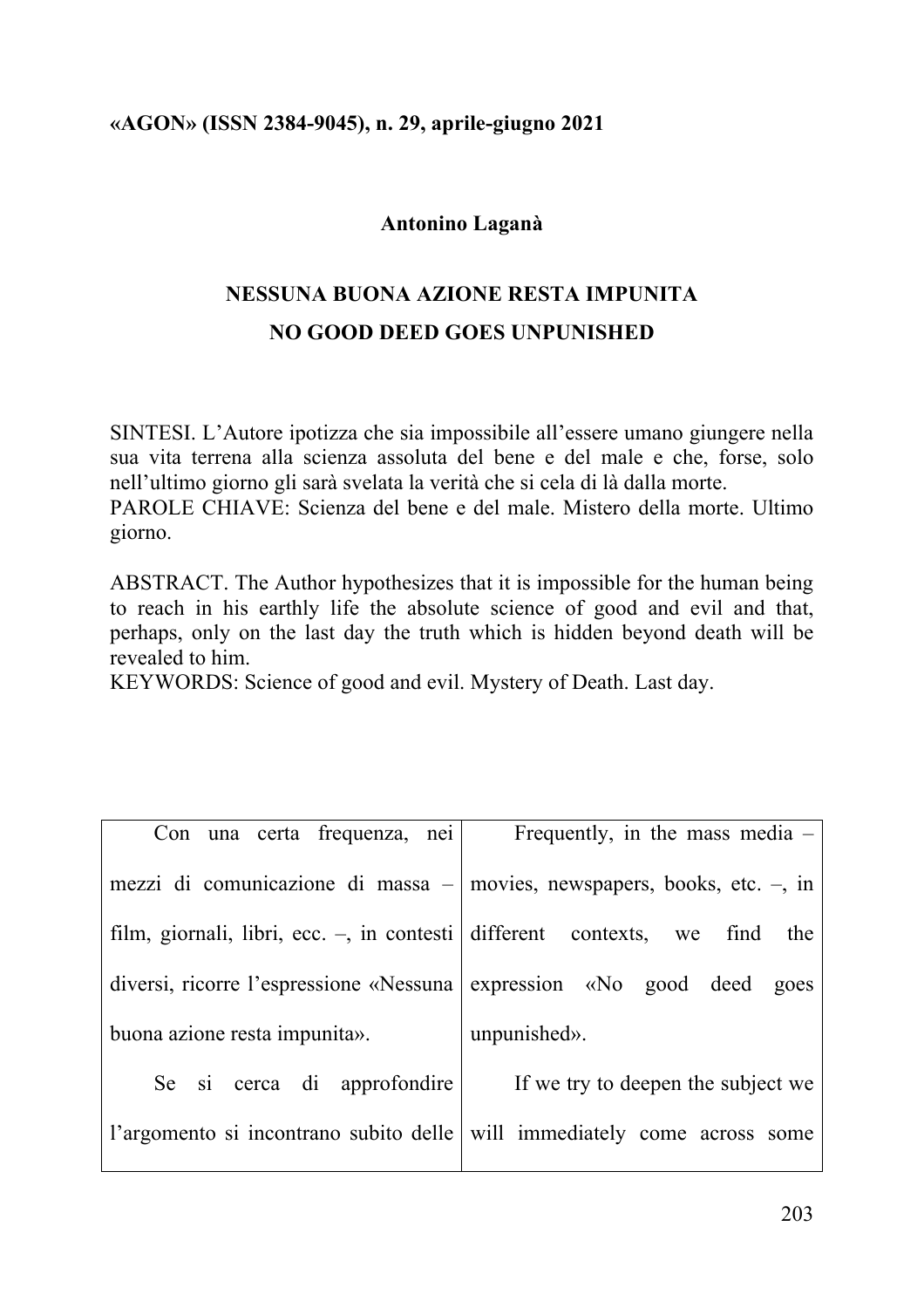questioni di etica non proprio marginali. questions of ethics which are not marginal at all.

Infatti, occorre preliminarmente chiarire cosa sia una «buona azione» e in quale costellazione assiologica ci si trova collocati. Inoltre, vanno esplorate le problematiche della ricompensa e della punizione in riferimento agli atti umani.

Nei Vangeli il Salvatore afferma che «nessuno è buono tranne Dio solo» (Marco, 10:18; Luca, 18:19). Il filosofo Kant, da parte sua, ritiene che non ci sia nulla di buono tranne la «volontà buona», ossia la volontà che obbedisce alla ragione pura pratica e al suo imperativo categorico. Dottrine etiche diversamente orientate – come, ad esempio, le utilitariste o le edoniste

In fact, we must first clarify what a «good action» is and in which axiological constellation we are placed. In addition, the issues of reward and punishment in reference to human acts should be explored.

In the Gospels the Saviour states that «no one is good except God only» (Mark, 10:18; Luke, 18:19). The philosopher Kant, for his part, believes that there is nothing good except the «good will», that is, the will that obeys the pure practical reason and its categorical imperative. Differently oriented ethical doctrines – such as, for example, utilitarian or hedonist ones –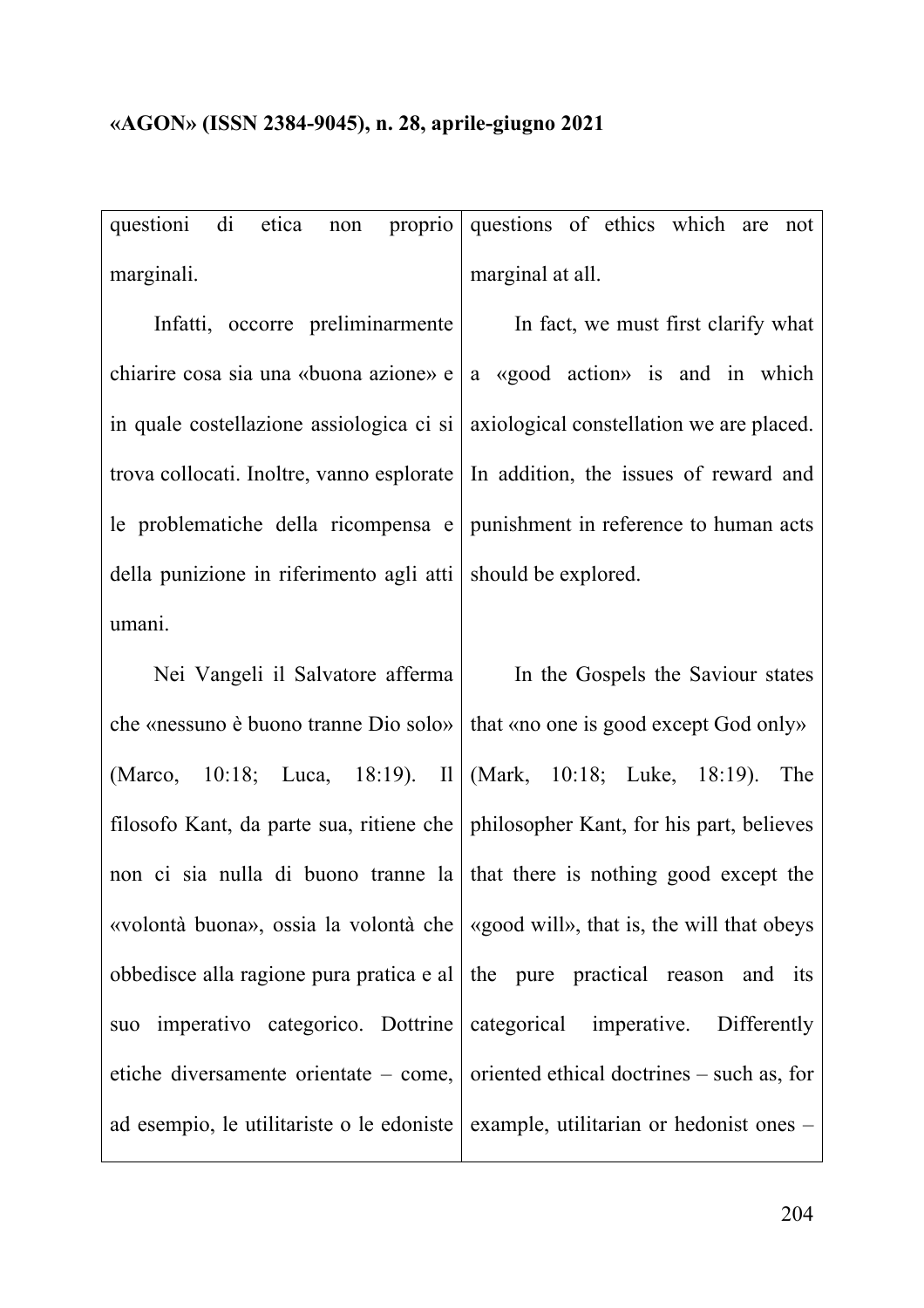– identificano altrimenti il bene e ne formulano diversamente la nozione.

Oltre a ciò, collegare la «bontà» dell'«azione» all'intenzione da cui è mossa o agli effetti che ne conseguono non è affatto la stessa cosa e restano anche da chiarire quali siano le «buone intenzioni» o i «buoni effetti» di un'azione.

Occorrerebbe perciò preliminarmente fissare, se possibile, delle definizioni di base, che consentano di costruire delle argomentazioni quanto meno plausibili sul tema.

Le definizioni, tuttavia, hanno bisogno di essere condivise, se non altro per poter valere per quelli che le condividono, ed è molto difficile che si identify otherwise the good and formulate its notion differently.

Besides, linking the «goodness» of an «action» to the intention from which it stems or to the effects deriving from it is not at all the same thing and it is also necessary to clarify which are the «good intentions» or the «good effects» of an action.

So, if possible, basic definitions should be laid down in advance so that at least plausible arguments can be made on the subject.

Definitions, however, need to be shared, at least to be valid for those who share them, and it is very difficult to achieve an absolute unanimity,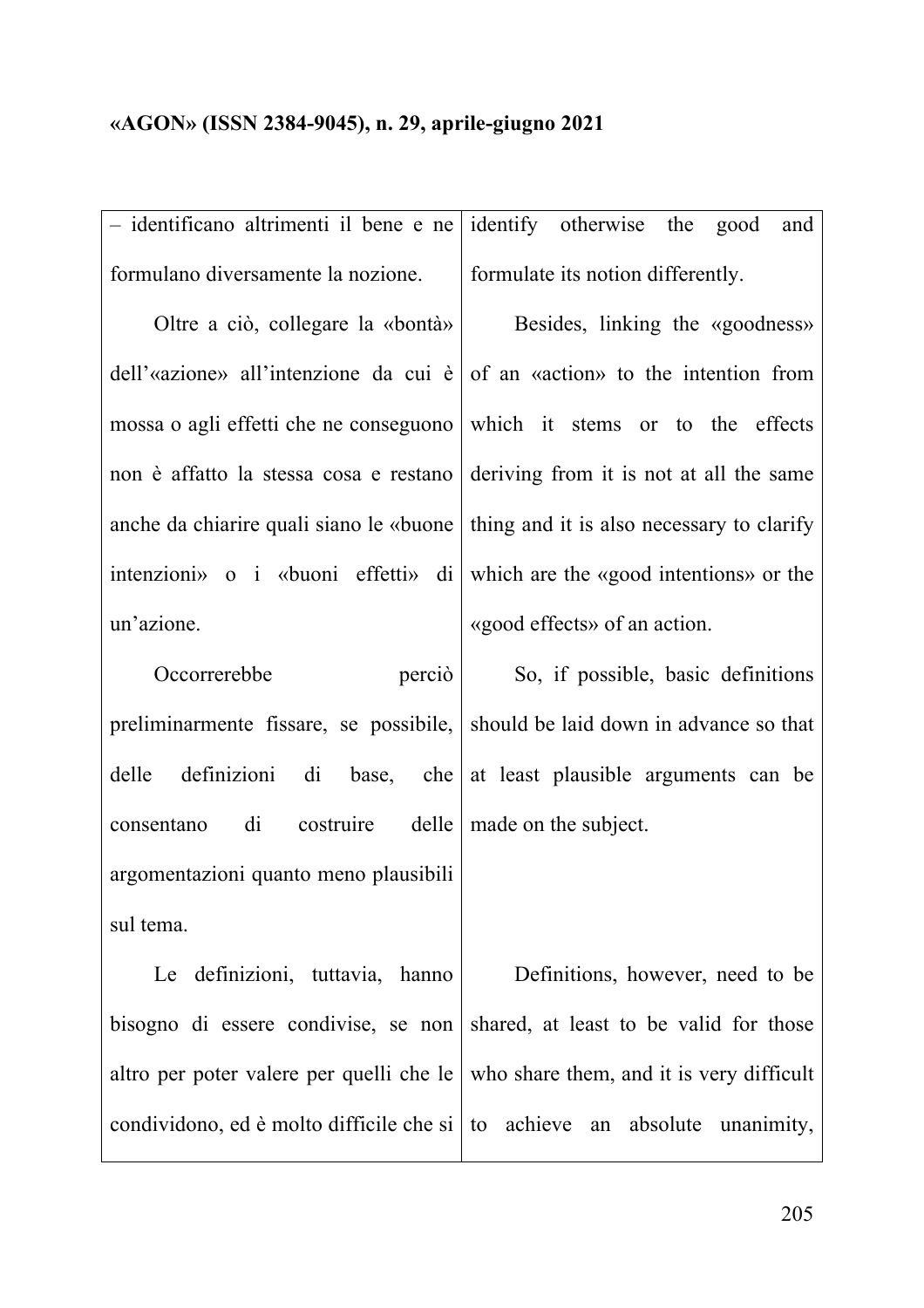#### **«AGON» (ISSN 2384-9045), n. 28, aprile-giugno 2021**

riesca a ottenere l'unanimità assoluta, che si potrebbe pretendere soltanto da una assoluta razionalità. which could only be required by an absolute rationality.

Si arriva così al nodo centrale della questione, vale a dire alla prospettazione di un punto di vista assoluto, in base al quale determinare la verità (assoluta), la bontà (assoluta) e tutti gli altri valori (assoluti) su cui non ci può essere che un consenso assoluto. In altre parole, si giunge all'idea di Dio come assoluto valore etico-aletico e come unico possibile giudice nell'intera sfera dei valori.

Thus we reach the central point of the question, that is to say the perspective of an absolute point of view, on the basis of which to determine the (absolute) truth, the (absolute) goodness and all the other (absolute) values on which there can only be an absolute consensus. In other words, we come to the idea of God as an absolute ethical-alethic value and as the only possible judge in the entire sphere of values.

Se non è difficile prospettare un tale punto di vista, è pressoché impossibile – per chi difetta delle caratteristiche di assolutezza che la sua

If it is not difficult to set forth such a point of view, it is almost impossible – for those who lack the characteristics of the absoluteness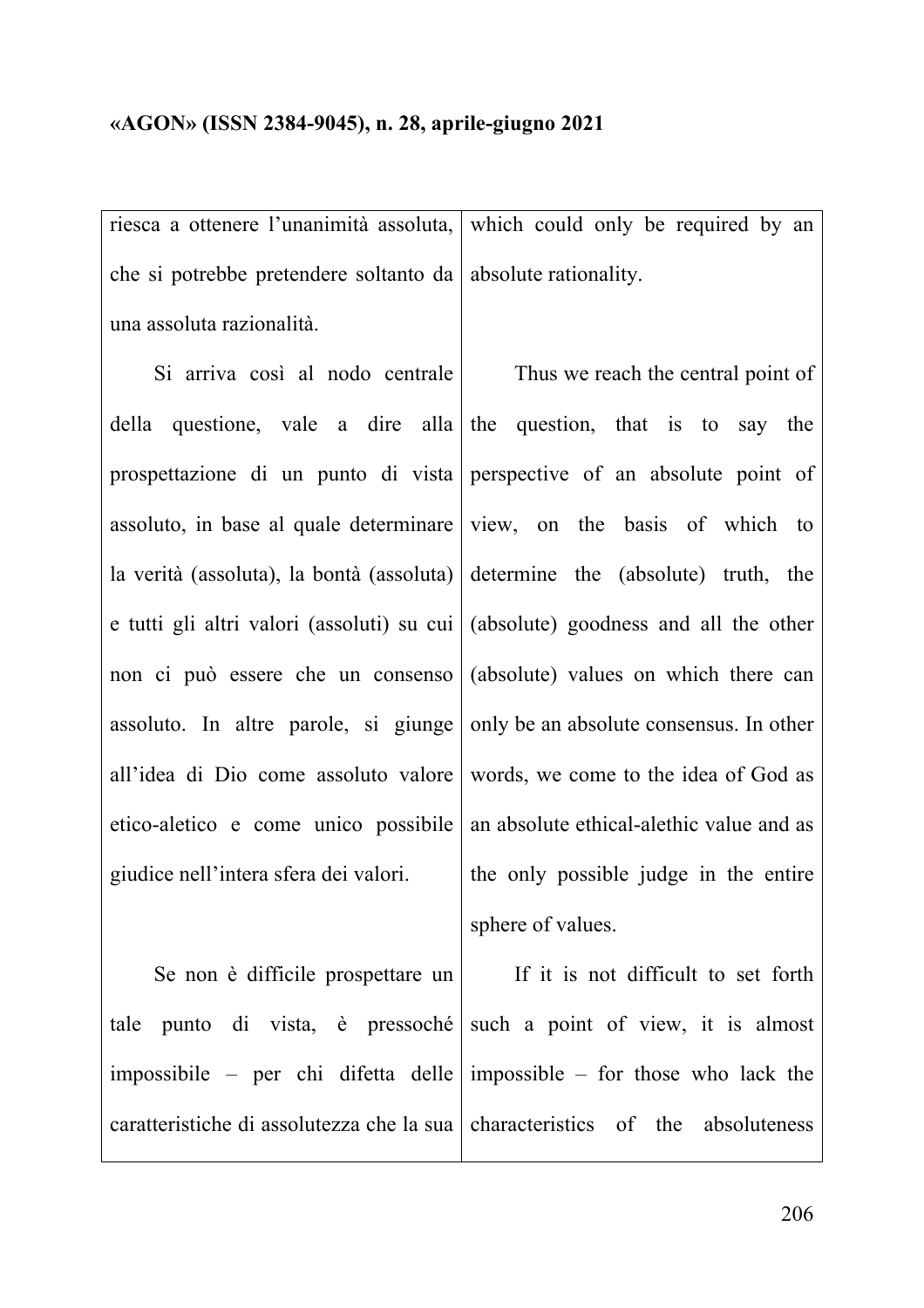realizzazione richiede – collocarsi in esso o anche soltanto assumerlo operativamente come proprio, sicché l'assoluto dei valori si presenta come una sorta di terra promessa che è possibile contemplare da lontano, senza potervici tuttavia entrare.

Certo, non sono mai mancati e presumibilmente non mancheranno mai i tentativi di immedesimarsi con l'assoluto, ma l'accertamento della loro riuscita richiede proprio l'assunzione del punto di vista che da esso discende e risulta pertanto inibito a chi non l'ha previamente acquisito.

Per quanto strana e frustrante la cosa possa apparire, il guadagno della «scienza del bene e del male» si presenta come un'illusione, cosa che

which its realization requires – to place themselves in it or even to assume it operationally as their own, so that the absolute values appear as a kind of promised land that can be contemplated from afar, but in which it is not possible to enter.

Of course, the attempts to penetrate into the absolute were never lacking and presumably will never lack, but to ascertain their success requires precisely the assumption of the point of view deriving from it and which is therefore inhibited to those who have not previously acquired it.

As strange and frustrating as it sounds, the gain of the «science of good and evil» appears as an illusion, and this prevents the formulation of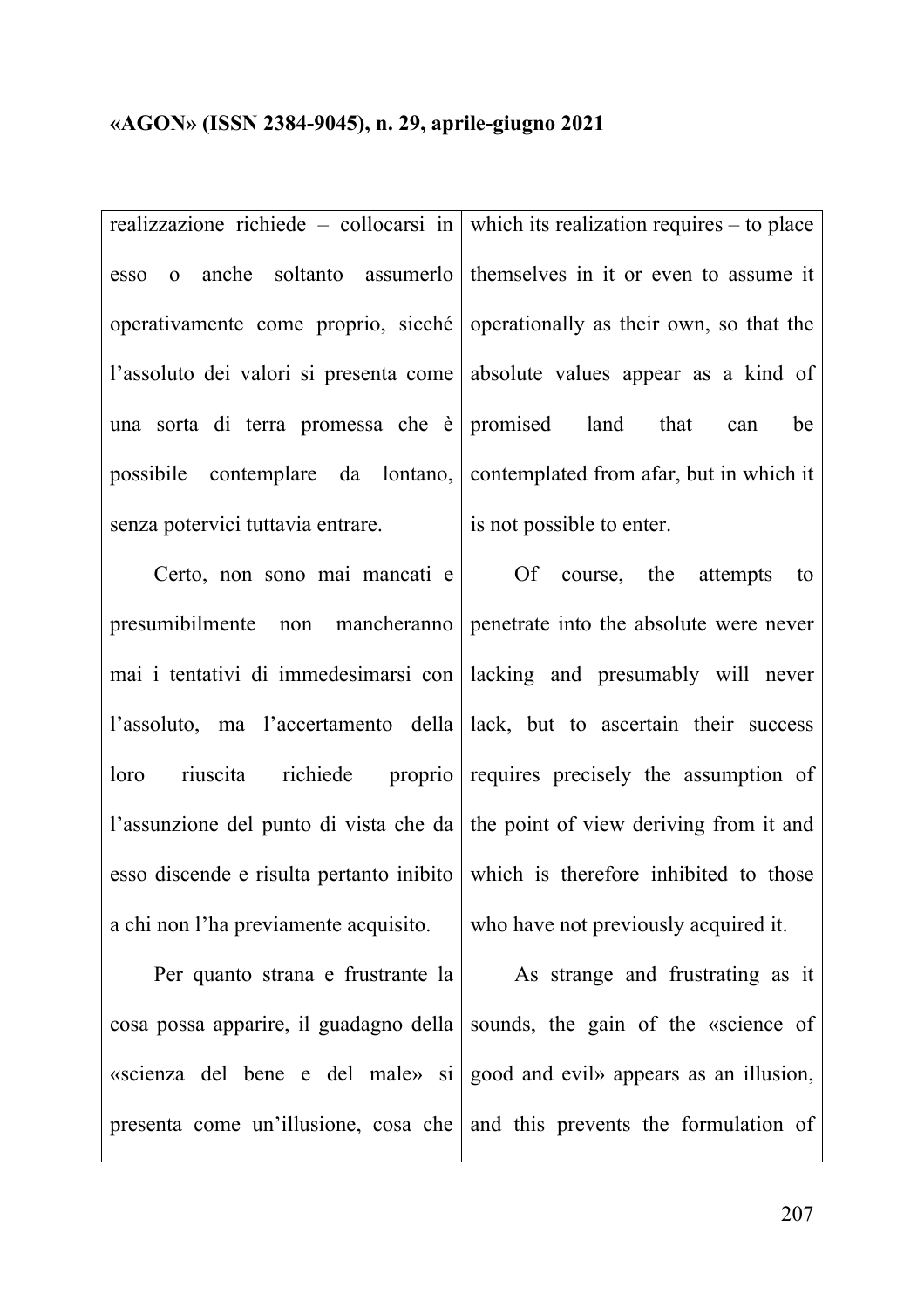impedisce di formulare affermazioni tassative sulla consistenza delle «buone azioni», delle «buone intenzioni» che le guidano, dei «buoni effetti» che ne derivano e sulla appropriatezza delle «punizioni» e/o delle «ricompense» che le retribuiscono. Infatti, essa, a differenza di quanto spesso si crede, non sembra scolpita in maniera indelebile nel cuore dell'uomo, né si presenta con irrefutabile evidenza quale idea innata che ne illumini le valutazioni e ne indirizzi i comportamenti. Insomma, gli esseri umani, benché a essa aspirino e di essa sentano il bisogno, ne restano radicalmente separati per l'invalicabile finitudine della loro condizione.

Peraltro, anche la «scienza del

binding statements on the consistency of the «good deeds», of the «good intentions» that guide them, of the «good effects» that derive from them and on the appropriateness of the «punishments» and/or of the «rewards» that pay them. In fact, in spite of what is often believed, it does not seem indelibly engraved in the heart of man, nor does it look like with irrefutable evidence as an innate idea that enlightens his evaluations and guides his behaviour. In short, although human beings aspire to it and feel the need for it, they remain radically separated from it by the unchangeable finitude of their natural condition.

Moreover, even the «science of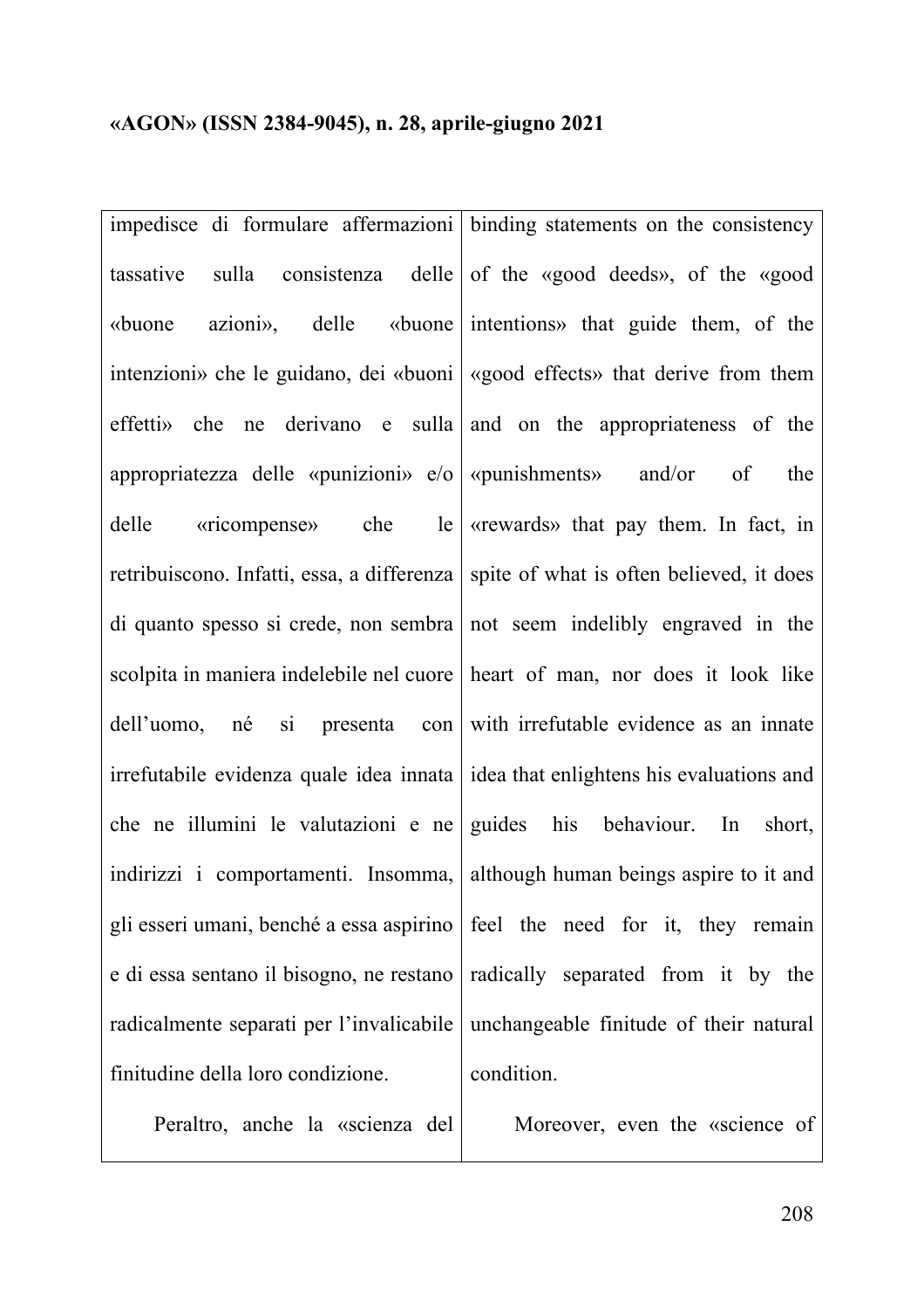bene e del male» nella sua dilagante autointerpretazione relativisticosoggettiva è costretta a dichiarare bancarotta e a disperdersi nei mille rivoli dell'appetizione del momento.

Non possiamo dunque essere assolutamente certi di cosa sia una «buona azione» né del fatto che le «buone azioni» vengano punite o premiate, in tutto o in parte, in questa vita o in un'altra che verrà.

Il «grande mistero» della morte proietta, così, la sua ombra sulla vita *in itinere* e mai l'abbandona, quasi a significare lo stato di prigionia del vivente entro un robusto velo di illusioni che verrà a sfacimento soltanto nell'«ultimo giorno»,

good and evil» in its widespread relativistic-subjective selfinterpretation is forced to declare bankruptcy and to disperse in the thousand streams of the appetition of the moment.

We cannot, therefore, be absolutely certain of what a «good deed» is, nor of the fact that «good deeds» are punished or rewarded, in whole or in part, in this life or in a future one.

Thus, the «great mystery» of death casts its shadow over the course of life and never leaves it, as to signify the state of imprisonment of the living being within a robust veil of illusions that will be dissolved only on the «last day», when  $he$  – if he is not destined to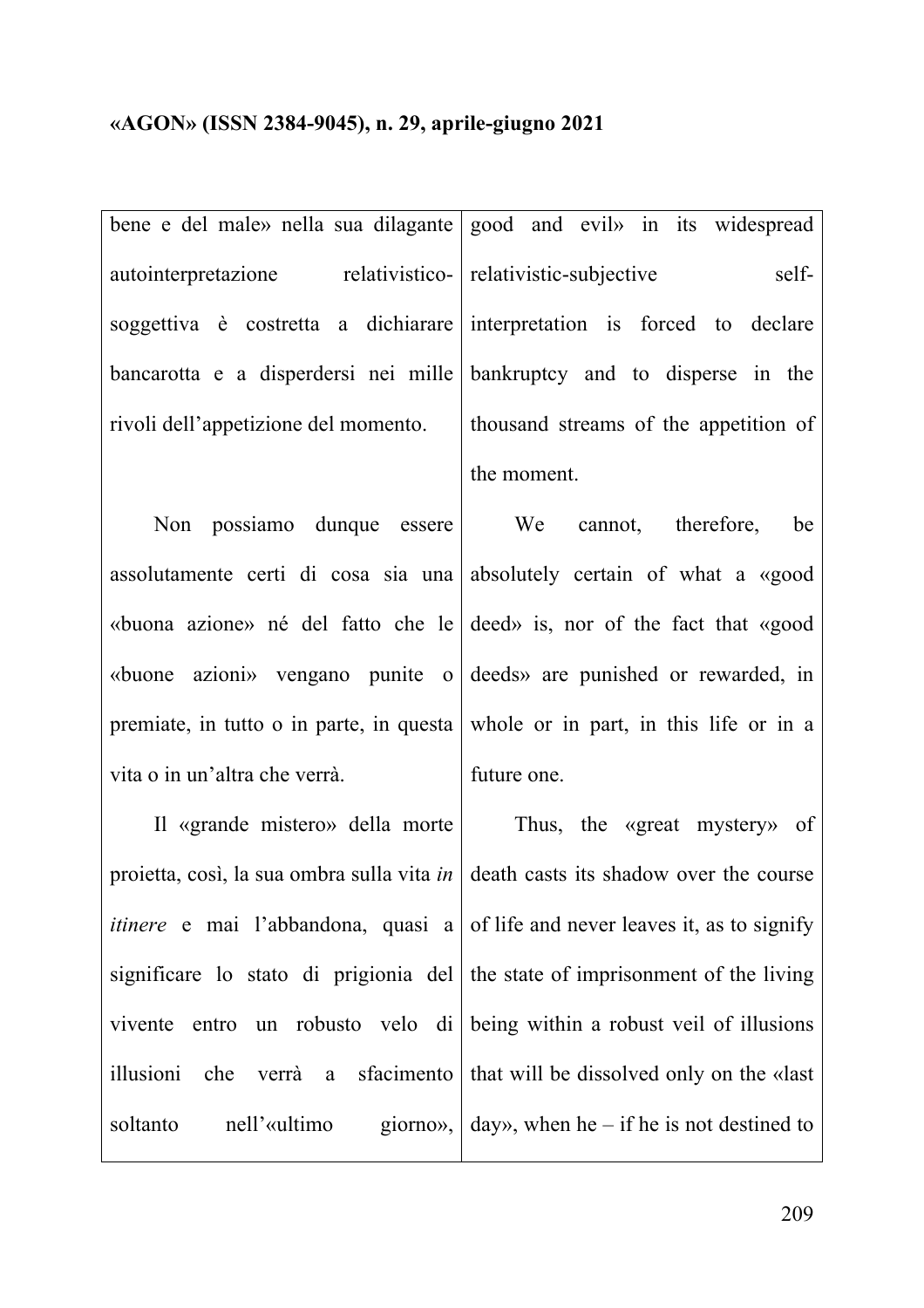quand'egli – ove non sia destinato a dileguare nell'oblio del nulla – sarà tenuto a rispondere degli atti suoi infallibilmente annotati e ricapitolati nel «libro del giudizio».

Solo allora, forse, l'essere umano, ormai libero dai vincoli terreni, riuscirà ad aver chiara contezza del «sommo bene» cui ha vanamente aspirato durante la sua permanenza in questo mondo e a comprendere la radicale ignoranza della «scienza del bene e del male» nella quale è vissuto.

Fino ai disvelamenti dell'«ultimo giorno», perciò, l'affermazione secondo cui «nessuna buona azione resta impunita» appare altrettanto opinabile dell'affermazione secondo cui «ogni buona azione viene disappear into the oblivion of nothingness – will be obliged to answer for his acts infallibly recorded and recapitulated in the «book of judgment».

Only then, perhaps, the human being, now free from any earthly constraints, will be able to have a clear understanding of the «supreme good» to which he vainly aspired during his stay in this world and to understand the radical ignorance of the «science of good and evil» in which he lived.

Until the revelations of the «last day», therefore, the assertion that «no good deed goes unpunished» seems as questionable as the assertion that «every good deed is rewarded», thus allowing for the ambiguous and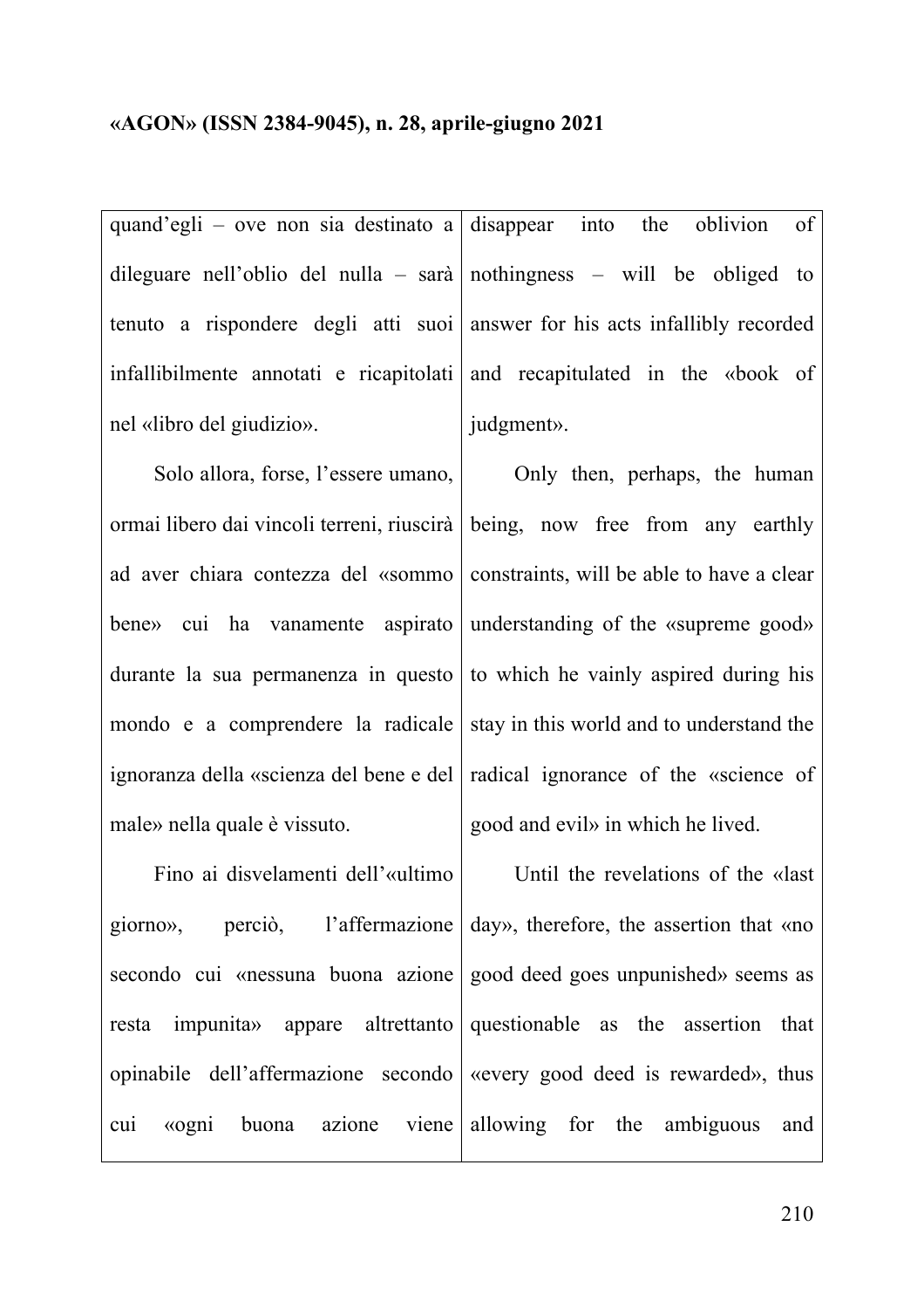premiata», lasciando così spazio all'ambigua e sconcertante possibilità che «nessuna azione resti impunita» o che «ogni azione venga premiata» in caotica imprevedibile casualità. Soprattutto, bisognerà attendere questo momento per sapere se tale costitutiva e irrimediabile ignoranza, il perenne ondivagare nel mare della vita senza bussola e senza guida, al quale ciascuno degli esseri umani vanamente cerca di sottrarsi, basterà a consentir loro – proprio perché «non sanno quello che fanno» (Luca, 23:34) – di impetrare, e fors'anche di ottenere, l'accesso gratuito a un mondo migliore, mentre fra gli esuli figli di Eva, che trascinano la loro esistenza terrena «gementi e piangenti» in una

disconcerting possibility that «no deed goes unpunished» or that «every deed is rewarded» in chaotic unpredictable randomness. Above all, it will be necessary to wait for this moment to know if such a constitutive and irremediable ignorance, the perennial floating in the sea of life without a compass and without a guide, to which every human being vainly tries to escape, will suffice to allow each of them – just because «they know not what they dow (Luke,  $23:34$ ) – to beseech, and perhaps to obtain, free access to a better world, while among the poor banished children of Eve, who drag their earthly existence «mourning and weeping» in a troubled valley of tears, «sorrowfully echoes the silence